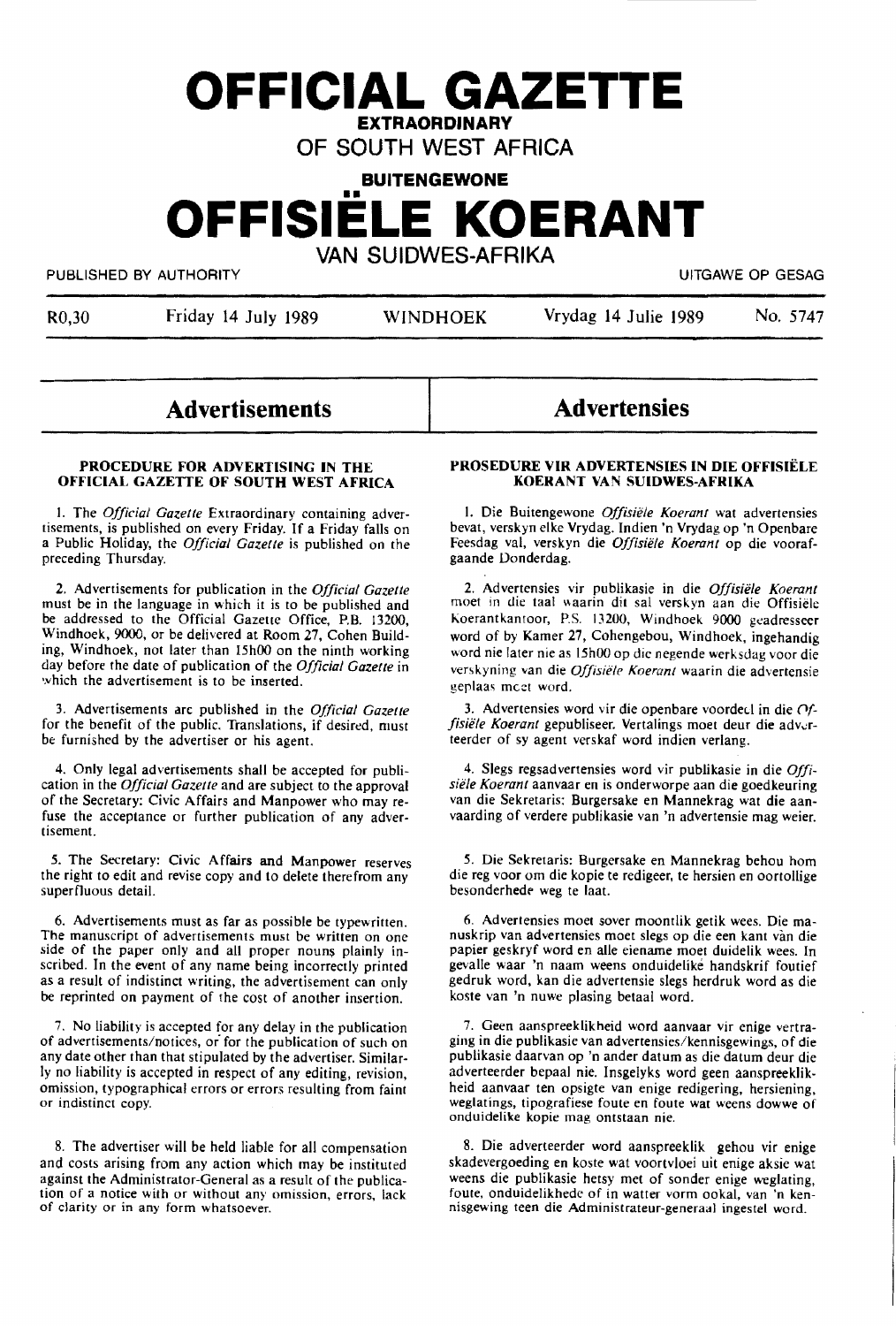9. The subscription for the *Official Gazette* is R25 plus GST per annum, post free in this territory and the Republic of South Africa, obtainable from Star Binders and Printers, P.O. Box 56, Windhoek, 9000. Postage must be prepaid by 0\'erseas subscribers. Single copies of the *Official Gazerre*  are obtainable from Star Binders & Printers, P.O. Box 56, Windhoek 9000, at the price as printed on copy. Copies are kept in stock for two years only.

IO. The charge for the insertion of notices is as follows and is payable in the form of cheques, postal or money orders:

# **LIST OF FIXED TARIFF RATES**

| STANDARDISED NOTICES                                                                                                                                                                                      | Rate per<br>insertion<br>R |
|-----------------------------------------------------------------------------------------------------------------------------------------------------------------------------------------------------------|----------------------------|
| Transfer of business                                                                                                                                                                                      | 3,25                       |
| Deeds: Lost documents                                                                                                                                                                                     | 6,00                       |
| Business notices $\ldots \ldots \ldots \ldots \ldots \ldots \ldots$                                                                                                                                       | 5.00                       |
| Administration of Estates Acts Notices, Forms<br>J. 187, 193, 197, 295, 297, 517 and 519                                                                                                                  | 2,00                       |
| Third party insurance claims for compensation.                                                                                                                                                            | 2,50                       |
| Insolvency Act and Company Acts Notices: J. 28,<br>J. 29. Forms I to 9                                                                                                                                    | 4,00                       |
| $N.B.$ - Forms 2 and $6$ - additional statements<br>according to word count table, added to the basic<br>tariff.                                                                                          |                            |
| Change of name (four insertions)                                                                                                                                                                          | 60,00                      |
| Naturalisation notices (including a reprint for the                                                                                                                                                       | 2,00                       |
| Unclaimed moneys - only in the Official Gazette<br>Extraordinary, closing date 15 January (per entry<br>of "name, address and amount")                                                                    | 0,80                       |
| Butchers' notices $\ldots$ , , , , , , ,                                                                                                                                                                  | 5,00                       |
| Slum Clearance Court Notices, per premises                                                                                                                                                                | 4,00                       |
| Lost life insurance policies                                                                                                                                                                              | 2,00                       |
| NON-STANDARDISED NOTICES                                                                                                                                                                                  |                            |
| Company notices:                                                                                                                                                                                          | R                          |
| Short notices: Meetings, resolutions, offers of com-<br>promise, conversions of companies, voluntary<br>windings-up, etc.: closing of members' registers<br>for transfer and/or declarations of dividends | 11,00                      |
| Liquor Licence Notices (In Official Gazette, Ex-<br>traordinary viz. (June/Tvl; November/Cape;<br>January/O.F.S.; April/Natal), per bilingual<br>application                                              | 7,00                       |
| Declaration of dividends with profit statements, in-<br>cluding notes                                                                                                                                     | 25.00                      |
| Long notices: Transfers, changes in respect of<br>shares or capital, redemptions, resolutions, volun-<br>tary liquidations                                                                                | 37,00                      |
| Trade marks in South West Africa                                                                                                                                                                          | 11,00                      |
|                                                                                                                                                                                                           |                            |

Liquidators' and other appointees' notices .....

9. Die jaarlikse intekengeld op die *Offisiële Koerant* is R25 plus belasting posvry in hierdie gebied en die Republiek van Suid-Afrika, verkrygbaar by Star Binders & Printers, Posbus 56, Windhoek, 9000. Oorsese imekenaars moet posgeld vooruitbetaal. Enkel eksemplare van die *Offisiële Koerant* is verkrygbaar van Star Binders & Printers, Posbus 56, Windhoek, 9000 teen die prys soos gedruk op eksemplaar. Eksemplare word vir slegs twee jaar in voorraad gehou.

10. Die koste vir die plasing van kennisgewings is soos volg en is betaalbaar by wyse van tjeks, wissels, pos- of geldorders:

#### **L\'S VAN VASTE TARIEWE**

| per<br>ion | GESTANDAARDISEERDE<br><b>KENNISGEWINGS</b>                                                                                                                                                                     | Tarief per<br>plasing<br>R |
|------------|----------------------------------------------------------------------------------------------------------------------------------------------------------------------------------------------------------------|----------------------------|
| 3,25       | Oordrag van besigheid                                                                                                                                                                                          | 3,25                       |
| 6,00       | Aktes: Verlore dokumente                                                                                                                                                                                       | 6,00                       |
| 5.00       | Besigheidskennisgewings                                                                                                                                                                                        | 5,00                       |
| 2,00       | Boedelwettekennisgewings: Vorms J. 187, 193,<br>197, 295, 297, 517 en 519                                                                                                                                      | 2,00                       |
| 2,50       | Derdepartyassuransie-eise om skadevergoeding.                                                                                                                                                                  | 2,50                       |
| $^{4.00}$  | Insolvensiewet en<br>maatskappywettekennisge-<br>wings: J. 28, J. 29. Vorms 1 tot 9                                                                                                                            | 4,00                       |
|            | $L.W. - V \text{orms } 2$ en 6 - by komstige verklarings<br>volgens woordetaltabel, toegevoeg tot die basie-<br>se tarief.                                                                                     |                            |
| 0.00       | Naamsverandering (vier plasings)                                                                                                                                                                               | 60,00                      |
| 2,00       | Naturalisasiekennisgewings (insluitende 'n her-<br>druk vir die adverteerder)                                                                                                                                  | 2,00                       |
| 0,80       | Onopgeëiste geld $-$ slegs in die Buitengewone Of-<br>fisiële Koerant sluitingsdatum 15 Januarie (per in-<br>skrywings van "naam, adres en bedrag")                                                            | 0,80                       |
| 5,00       | Slagterskennisgewings                                                                                                                                                                                          | 5.00                       |
| 4.00       | Slumopruimingshofkennisgewings, per perseel                                                                                                                                                                    | 4,00                       |
| 2,00       | Verlore lewensversekeringspolisse                                                                                                                                                                              | 2,00                       |
|            | NIE-GESTANDAARDISEERDE KENNISGEWINGS                                                                                                                                                                           |                            |
|            | Maatskappykennisgewings:                                                                                                                                                                                       | R                          |
| 11,00      | Kort kennisgewings: Vergaderings, besluite, aanbod<br>van skikking, omskepping van maatskappye, vry-<br>willige likwidasie, ens.: sluiting van lederegisters<br>vir oordragte en/of verklarings van dividende. | 11,00                      |
| 7,00       | Dranklisensiekennisgewings (in Buitengewone Of-<br>fisiële Koerante, t.w. (Junie/Tvl.; November/<br>Kaap; Januarie/OVS; April/Natal) per tweetalige<br>aansoek                                                 | 7,00                       |
| 25,00      | Verklaring van dividende met profytstate, notas in-<br>gesluit                                                                                                                                                 | 25,00                      |
| 17,00      | Lang kennisgewings: Oordragte, veranderings met<br>betrekking tot aandele of kapitaal, aflossings, be-<br>sluite, vrywillige likwidasies                                                                       | 37,00                      |
| 11,00      | Handelsmerke in Suidwes-Afrika                                                                                                                                                                                 | 11.00                      |
| 7.00       | Likwidateurs en ander aangesteldes se kennisge-                                                                                                                                                                | 7,00                       |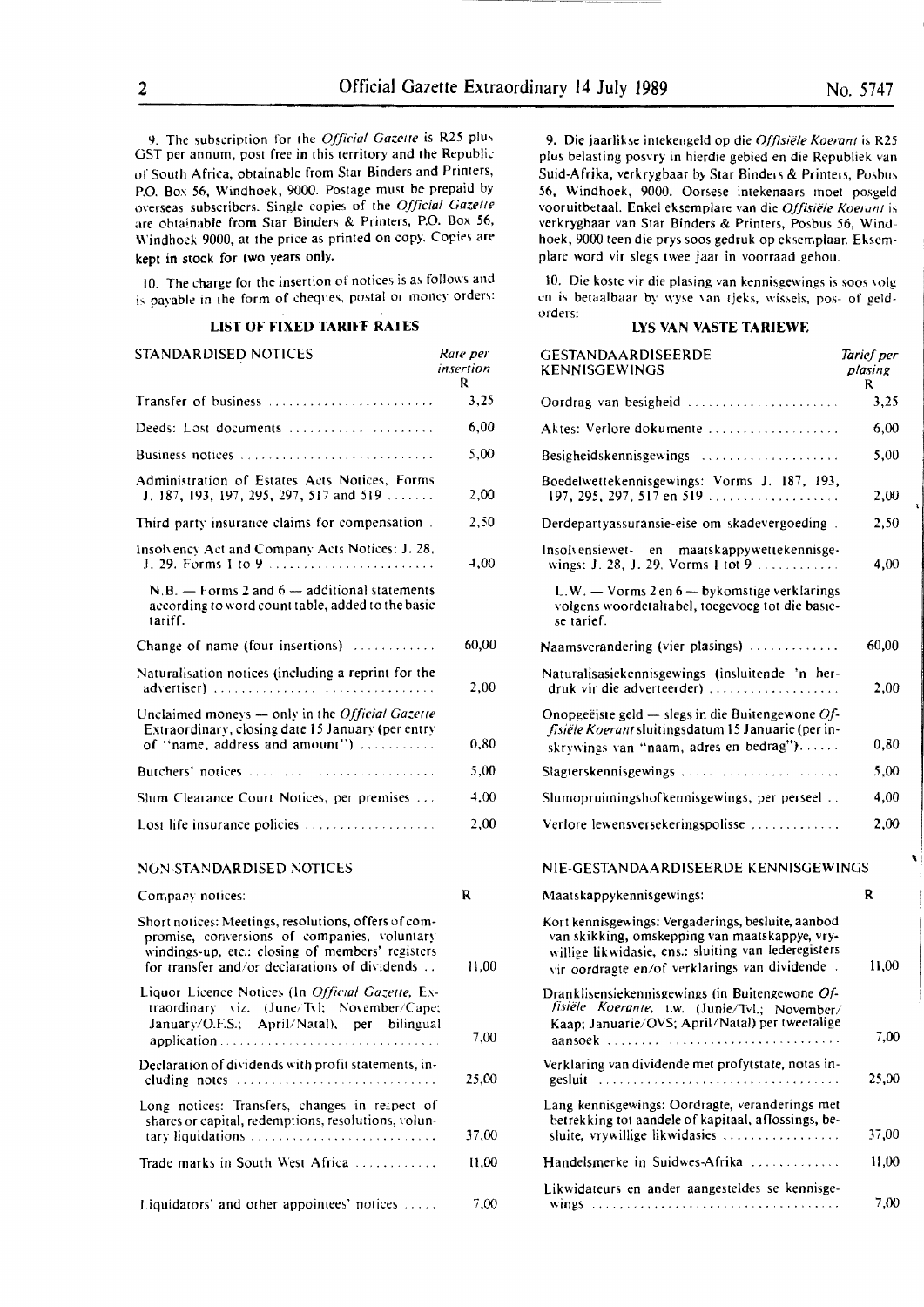# SALES IN EXECUTION AND OTHER PUBLIC SALES:

|                                     | - 18.00 |
|-------------------------------------|---------|
| Public auctions, sales and tenders: |         |
|                                     | 6.00    |
|                                     | 15.00   |
|                                     | 23.00   |

# ORDERS OF THE COURT:

| Provisional and final liquidations or sequestra-  |       |
|---------------------------------------------------|-------|
|                                                   | 14.00 |
| Reduction or change in capital mergers, offers of |       |
| compromise                                        | 37.00 |
| Judical managements, curator bonis and similar    |       |
| and extensive rule nisi                           | 37.00 |
| Extension of return date                          | 4.00  |
| Supersession and discharge of petitions (J. 158)  | 4.00  |
|                                                   |       |

11. The charge for the insertion of advertisements orher than the notices mentioned in paragraph IO is at the rate of 56c per cm double column. (Fractions of a cm must be calculated as a cm).

12. No advertisements shall be inserted unless the charge is prepaid. Chegues, drafts, postal or money orders must be made payable to the Secretary: Civic Affairs and Manpower.

# **Form/Vorm J 187**

#### **LIQUIDATION AND DISTRIBUTION ACCOUNTS IN DECEASED ESTATES LYING FOR INSPECTION**

In terms of section 35(5) of Act 66 of 1965, notice is hereby given that copies of the liguidation and distribution accounts (first and final, *unless otherwise stated)* in the estates specified below will be open for the inspection of all persons interested therein for a period of 21 days (or shorter or longer if *specially stated)* from the date specified or from the date of publication hereof, whichever may be the later, and at the offices of the Master and Magistrates as stated.

Should no objection thereto be lodged with the Master concerned during the specified period, the executors will proceed to make payments in accordance with the accounts.

172/89 LUSSE Carolina Johanna, 31011(1 0017 006, Huis Mangetti Tsumeb Huis 73, Kombat. Tsumeb, Windhoek. Die Bestuurder, Bankorptrust Beperk, Posbus 680, Bellville, 7535

496/88 PETZOLD Anna . Elisabeth Betty, 980527 01 0001 5, Staatshospitaal, Omaruru. Karibib en Omaruru, Windhoek. P O Petzold, Eksekuteur Testamentêr, p/a Posbus 1261, Swakopmund.

642/88 JANSEN VAN VUUREN Stefanus Petrus, 250525 01 0038 1, Karl Albrecht Tehuis vir Bejaardes. Grootfontein, Windhoek, Van Sitter & Pretorius, Posbus 52, Tsumeb 9000.

# GEREGTELIKE EN ANDER OPENBARE VERKOPE:

| Geregtelike verkope                    | 18.00 |
|----------------------------------------|-------|
| Openbare veilings, verkope en tenders: |       |
| Tot 75 woorde                          | 6.00  |
| 76 tot 250 woorde                      | 15.00 |
| 251 tot 350 woorde                     | 23.00 |

# ORDERS VAN DIE HOF:

| Voorlopige en finale likwidasies of sekwestrasies                              | 14,00 |
|--------------------------------------------------------------------------------|-------|
| Vermindering of verandering in kapitaalsame-<br>smeltings, aanbod van skikking | 37,00 |
| Geregtelike besture, kurator bonis en soortgelyke                              | ٠     |
| en uitgebreide bevel nisi                                                      | 37,00 |
| Verlenging van keerdatum                                                       | 4,00  |
| Tersydestellings en afwysings van petisies (J. 158)                            | 4.00  |

11. Die koste vir die plasing van advertensies, behalwe die kennisgewings wat in paragraaf IO genoem word. is teen die tarief van 56c per cm dubbelkolom. (Gedeeltes van 'n cm moet as voile cm bereken word).

12. Geen advertensie word geplaas tensy die koste nie vooruitberaal is nie. Tjeks, wissels, pos- en geldorders moet aan die Sekretaris,: Burgersake en Mannekrag betaalbaar gemaak word.

## **LIKWIDASIE· EN DISTRIBU5IEREKENING IN BESIDRWE BOEDELS WAT TER INSAE LE**

lngevolge artikel 35(~) van Wet 66 van 1965, word hierby kennis gegee dat duplikate van die likwidasie- en distribusierekenings (eerste en finale, *tensy anders vermeld)* in die boedels hieronder vermeld, in die kantore van die Meester en Landdroste soos vermeld en gedurende 'n tydperk van 21 dae (of korter of !anger *indien spesiaal vermeld)* vanaf gemelde datums of vanaf datum van publikasie hiervan, as dit later is, ter insae lê van alle persone wat daarby belang het.

lndien binne genoemde tydperk geen besware daarteen by die betrokke Meester ingedien word nie, gaan die eksekuteurs oor tot die uitbetalings ingevolge gemelde rekenings.

181/89 GROBBELAAR (gebore Visser) Anna Louisa Maria, 2811l3 0004 00 3, John Meinertstraat 70, Windhoek. Dirk Johannes Kotze Grobbelaar, 250314 OIOO Ill. Windhoek. Die Bestuurder, Bankorptrust Beperk, Posbus 680, Bellville, 7535

191/89 VAN DER LINDE Elizabeth Maria, 561l0I 0031 00 2, John Meinertstraat 92, Windhoek, 9000. Aanvullende eeste en finale Likwidasie en Distribusierkening Windhoek. Die Bestuurder, Bankorptrust Beperk, Posbus 680, Bellville, 7535 (Eksekuteur).

174/88 VAN DER LINDE Josias Johannes, 500827 5024 00 6, John Meinertstraa1 92, Windhoek, 9000. Aanvullende Eerste en Finale Likwidasie- en Distribusierekening. Windhoek. Die Bestuurder, Bankorptrust Beperk, Posbus 680, Bellville, 7535 (Eksekuteur)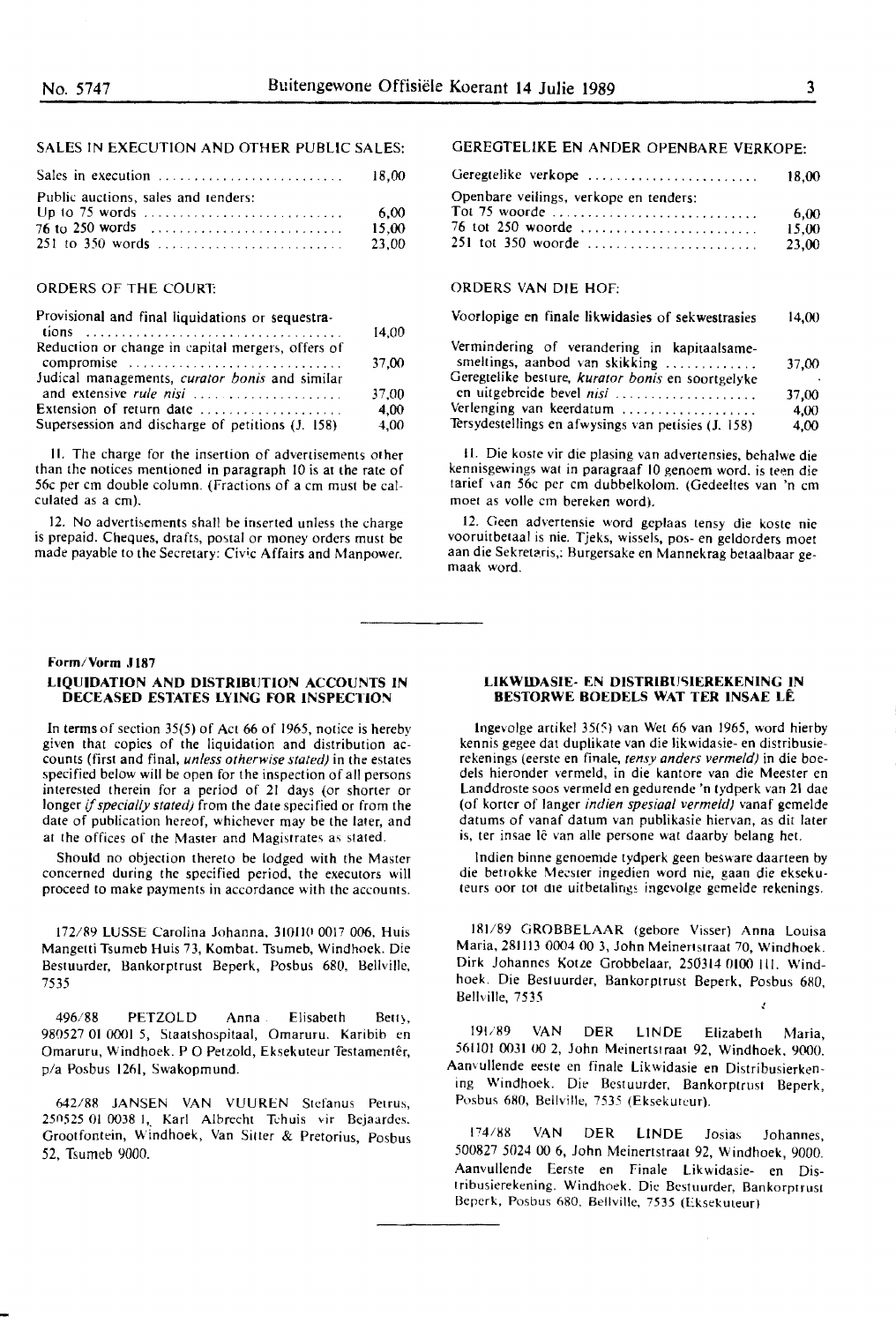#### **Form/Vorm J 193 NOTICE TO CREDITORS IN DECEASED ESTATES**

**All** persons having claims against the estates mentioned below are hereby called upon to lodge their claims with the executors concerned, whithin 30 days (or otherwise as indicated) calculated from the date of publication hereof. The information is given in the following order: Estate number, surname and christian names, date of birth, identity number, last address, date of death; surviving spouse's names, surname, date of birth and identity number; name and address of executor or authorised agent, period allowed for lodgement of *claims if other than 30 days.* 

272/89 BAISITSE Thomas Johannes, Windhoek, 2 Februarie 1953, 530202 IO 00881, 9ll Bataljon, Oamites, 4 Maart 1989. Sarah Baisitse (gebore Van Wyk). Arthur Schiebier, Agent vir Eksekutrise, Swatax (Eiendoms) Beperk, Posbus 249, Windhoek

291/89 WINTER Paul Horst, Windhoek, 19-06-1948, 480619 01 0023 6, Windhoek, **16** June 1989. Mr Klaus Nieft, Executor c/o Keller & Neuhaus Trust Co (Pty) Ltd. PO Box 156, Windhoek, 9000

# **KENNISGEWING AAN KREDITEURE IN BESTORWE BOEDELS**

Alie persone wat vorderinge het teen die boedels hieronder vermeld, word hierby versoek om hul vorderinge by die betrokke eksekuteurs en binne 'n tydperk van 30 dae (of andersins soos aangedui) gereken vanaf die datum van publikasie hiervan in te lewer. Die inligting word verstrek in die volgorde: Boedelnommer, familienaam en voorname, gehoortedatum, persoonsnommer, laaste adres, datum oorlede, familienaam en voorname van oorlewende eggenoot(e), geboortedatum en persoonsnommer; naam en adres van eksekuteurs of gemagtigde agent, tydperk toegelaat vir lewering van vorderings *indien anders as 30 doe.* 

VAN DER WESTHUIZEN Daniel Roelof, Windhoek, 19/3/1915, 1503190100016, Omaruru, 3/6/1989. Cornelia Gertruida Johanna Jacomina van der Westhuizen, 21/06/1925, 250621 01 0008 I. Standard Bank SWA Ltd. (Registered Bank), Trustee Branch, P.O. Box 2164, Windhoek 9000

485/88 LlNGANDO Manuel Kaveto, Windhoek, 15 Maart 1957, Magsnommer 87714988 SP, 32 Bataljon, Buffalo Basis, Rundu, 4 Maart 1988. Arthur Schiebler, Eksekuteur, Swatax (Eiendoms) Beperk, Posbus 249, Windhoek 9000.

# **Form/Vorm J 28**

# **ESTATES OR COMPANIES SEQUESTRATED OR WOUND UP PROVISIONALLY**

Pursuant to section 17(4) of the Insolvency Act, 1936, and section 356(1) of the Companies Act, 1973, notice is hereby given by the Master of the Supreme Court that the estates or companies mentioned below have been sequestrated or wound up provisionally by order of the said Court.

The particulars are given in the following order: Number of estate or company/name and address of estate or company/ date upon which and division of Court by which order made and upon the application of whom.

W 23/89 ORYX LANDBOUOIENSTE. 23 June 1989. Supreme Court of S.W.A. M V Tractor and Implement Agencies CC Trading as Rovic Noordkaap.

#### **BOEDELS OF MAATSKAPPYE WAT VOORLOPIG GESEKWESTREER OF GELIKWIDEER IS**

lngevolge artikel 17(4) van die lnsnlvensiewet, 1936, en artikel 356(1) van die Maatskappywel, 1973, word hierby deur die Meester van die Hooggeregshof kennis gegee dat die boedels of maatskappye hieronder vermeld voorlopig op las van genoemde Hof gesekwestreer of gelikwideer **is.** 

Die besonderhede word verstrek **in** die volgorde: Nommer van maatskappy of boedel/naam en adres van maatskappy of boedel/datum waarop en afdeling van Hof waardeur order gemaak is en op die aansoek van wie.

W 25/89 WALTER BECKERT, 23 June 1989, Supreme Court Windhoek, S.W.A., M V Tractor and Implement Agencies CC Trading as Rovic Noordkaap.

W 24/89 WERNER HIBERNUS ULRICH GAUS, 23 June 1989, Supreme Court Windhoek, S.W.A., M V Tractor and Implement Agencies CC Trading as Rovic Noordkaap.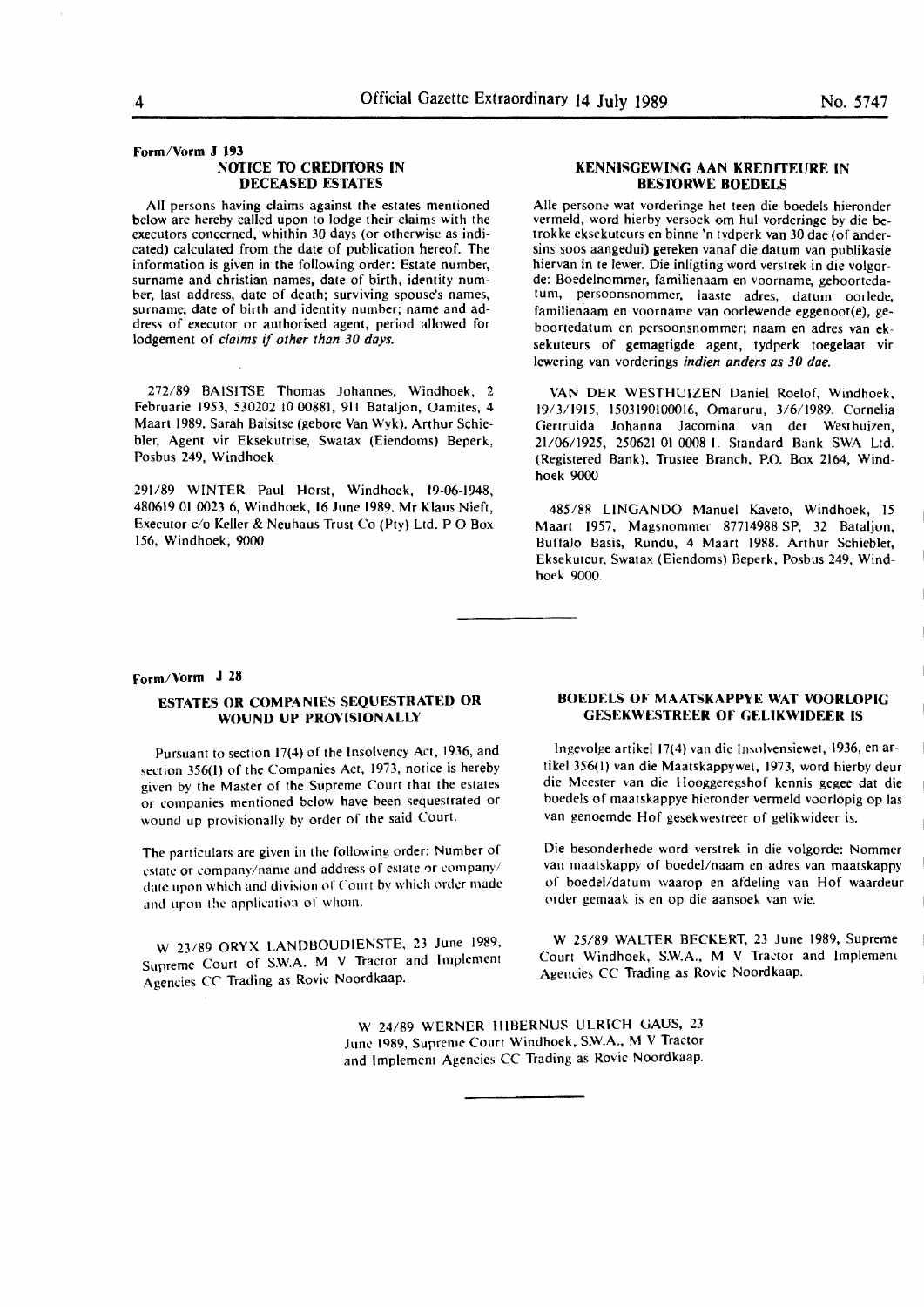# IN DIE HOOGGEREGSHOF **VAN SUID-AFRIKA (NOORDKAAP-AFDELING)** Saak nr **1306/87**

In die saak tussen

M J VAN TAAK

| KARAKOEL EN LEWENDEHAWE<br>KOOP BEPERK | Eiser |
|----------------------------------------|-------|
|                                        |       |

en

Verweerder

#### **KENNISGEWING VAN EKSEKUSIE VERKOPING**

lngevolge 'n vonnis gegee deur die Noord-Kaapse Afdeling van die Hooggeregshof van Suid-Afrika te Kimberley en 'n lasbrief uitgereik in terme daarvan, word die ondervermelde eiendomme om 10h00 op Vrydag 4 Augustus 1989 by die Landdroskantoor te Karasburg verkoop:

- I. SEKEREGedeelte *5* (Harnrivier) van die Plaas Tzamab-Gründorn Nr 57 Registrasie-Afdeling V, Suidwes-Afrika GROOT 6032,2196 hektare
- 2. SEKERE Gedeelte 4 (Neikop) van die Plaas Heiragabis Nr 60 Registrasie-Afdeling V, Suidwes-Afrika GROOT 12257,1321 hektare
- 3. SEKERE Gedeelte D van die Plaas Tsamab-Griindorn Nr 57 Registrasie-Afdeling V, Suidwes-Afrika 1000 hel tare

Die volgende besonderhede word verstrek, maar nie gewaarborg nie:

Gedeelte 5 (Hamrivier) is jakkalsproef omhein met 23 binnekampe, 3 boorgate en I put asook 3 jakkalsproef binnelyne.

Gedeelte 4 (Neikop) is jakkalsproef omhein met 20 binne kampe, 3 boorgate en 'n woonhuis. Die eiendomme is ongeveer 65 kilometer oos van Karasburg gelee.

#### **VOORWAARDES:**

1. Terme 10% van die koopprys sal by ondertekening van die verkoopsvoorwaardes betaalbaar wees en die balans tesame met rente daarop sal binne 14 dae na die verkoping betaalbaar wees of verseker word deur 'n Bank of Bouvereniging waarborg.

## 2 **Voorwaardes van Verkoping:**

Die volledige voorwaardes van die verkoping sal ter insae le by die kantoor van die Adjunk Balju Karasburg en sal voorgelees word by die verkoping.

Gedateer te Upington hierdie 22ste dag van Junie 1989.

#### **MALAN** & **VENNOfE**

Prokureurs vir Eksekusieskuldeiser Schroderstraat 25 Posbus 27 UPlNGTON 8800

# IN THE SUPREME COURT OF SOUTH WEST **AFRICA**

In the matter between:

**TINA KATRINA SASS** 

#### **FIRST NATIONAL BANK OF SWA/NAMIBIA LIMITED**

and

Defendant

#### **NOTICE OF SALE IN EXECUTION**

Pursuant to a Judgement granted by the abovementioned Honourable Court, on the 24th day of **MAY** 1985, the following immovable property will be sold by the Deputy Sheriff of the District of Windhoek, on WEDNESDAY, the 9th day of AUGUST 1989, at 9h00 in the forenoon at Erf 3498, Khomasdal, Extension 3, WINDHOEK:

| <b>CERTAIN</b> | Erf 3498, KHOMASDAL       |  |
|----------------|---------------------------|--|
|                | Extension 3               |  |
|                | Registration Division "K" |  |
| MEASURING:     | 480 Square Metres         |  |

Prospective buyers are specifically warned to satisfy themselves in regard to any improvement which may exist on the property.

Take furhter notice that the "Conditions of the Sale in Execution" will lie for inspection at the office of the Deputy Sheriff at Windhoek, and at the Head Office of Plaintiff at Windhoek and Piaintiff's attorneys.

#### EH PFEIFER

ATTORNEYS FOR PLAINTIFF SWABS Building 108 Post Street P.O. Box 37 WINDHOEK

#### **KENNISGEWING VAN OORDRAG VAN BESIGHEID**

Geliewe kennis te neem dat na veertien (14) dae vanaf publikasie van hierdie kennisgewing, aansoek gedoen sal word by die Handelslisensiehof, Landdroskantoor, Karasburg, vir die oordrag van die Algemene Handelaar-, Restaurant, Tabak by Kleinmaat, Restaurant Dranklisensie en Spesiale Dranklisensie gehou deur CLEMENS KARUPA en THE-OBALD KANDJII wie handel dryf as **K K** BY NIGHT le Erf 134, Lordsville, Karasburg aan JAN JACOBUS STEENKAMP en NICOLAAS WILLEM PHILIPPUS KRUGER, wie te dieselfde adres onder **dieselfde naam besigheid sal doen.** 

**GETEKEN le KARASBURG op hierdle 26sle dag van MEI 1989.** 

RISSIK & COX **PROKUREURS VIK APPLIKANT**  Plaintiff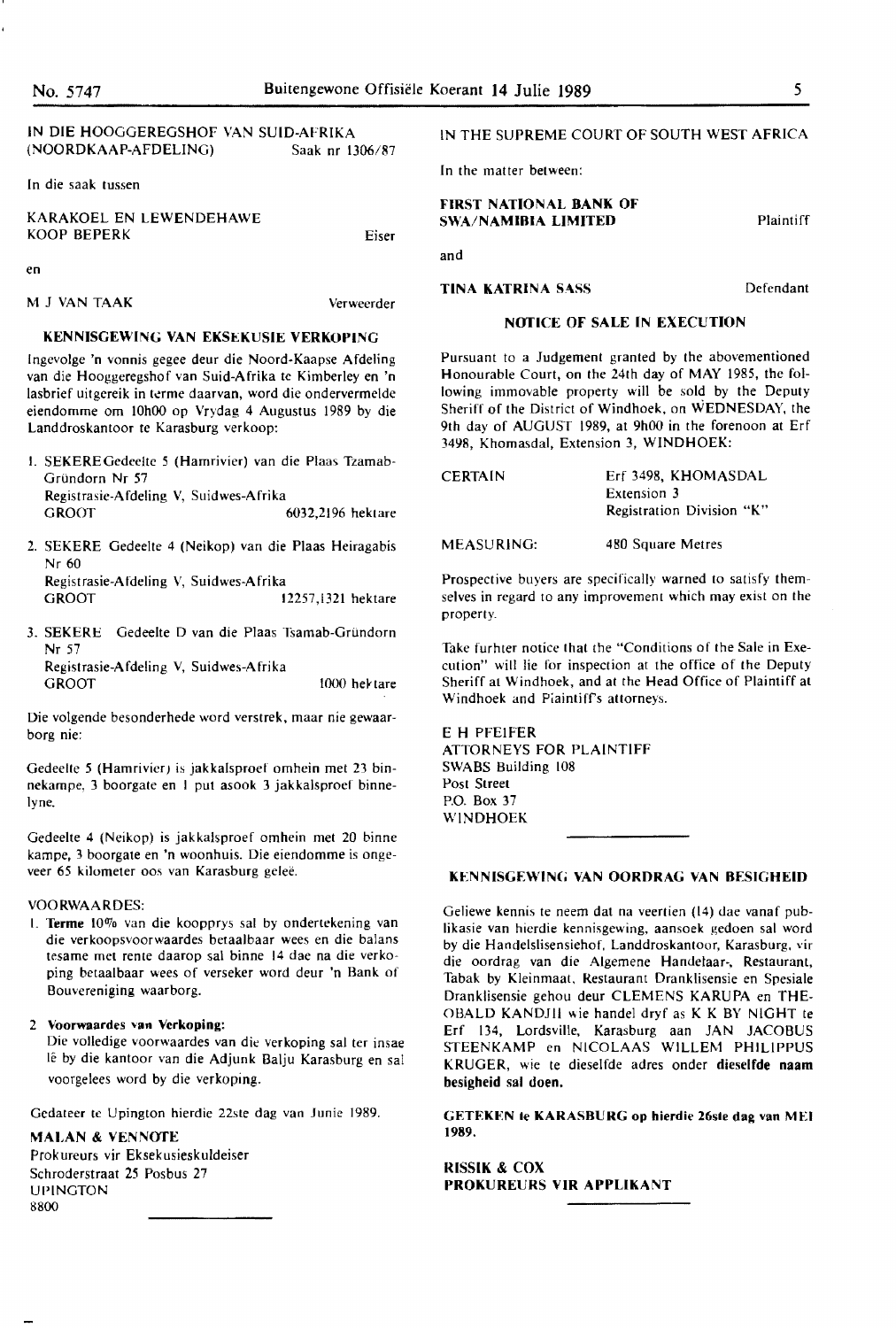# **LIKWIDASIE REKENINGE EN PLANNE VAN DIS-TRJBUSIE OF KONTRIBUSIE REKENING IN GESEK-**WESTREERDE BOEDELS OF MAATSKAPPYE IN LIK-**WIDASIE**

lngevolge Artikel l08(2) van die lnsolvensiewet, 1936, Artikel 136(2) van die Maatskappywet, 1926, en Artikel 406(3) van die Maatskappywet, 1973, word hierby kennis gegee dat die likwidasie-, distribusie- of kontribusierekenings in die boedels of die Maatskappye, na gelang van die geval, hieronder vermeld ter insae van skuldeisers of koncribuante sal le by die kantore van die Meesters en Lauddroste daarin genoem, gedurende 'n tydperk van 14 dae, of die tydperk wat daarin vermeld is, vanaf die datum hieronder vermeld of vanaf die datum van· publikasie hiervan, watter datum ookal die Iaaste is.

Wl4/89 Mara Boederey (Edms) Bpk (in vrywillige likwidasie) Eerste en Finale Likwidasie en Distribusie Rekening by die Kantore van die Meester van die Hooggeregshof Windhoek vir 'n periode van 14 dae vanaf 14 Julie 1989. D.A. van der Merwe, P.J. Malherbe & Kie, Posbus 30, Windhoek, **9000** 

#### **NOTICE OF TRANSFER OF BUSINESS**

BE PLEASED TO TAKE NOTICE THAT application will be made fourteen (14) days after publication of this notice of the Licencing Court at Windhoek for the transfer of a General Dealer's Licence (Retail) held by R.R. ADAMS and J.M. GREWAR who trades under the name and style of NAMIB MOTORS on Erf 3439, Kaiser Street, Windhoek to Mr. J.M. GREWAR who will continue to carry on trading on the abovementioned premises and under the name and style of AUTOLAND.

This publication shall also serve as notice being given in terms of Section 34 of the Insolvency Act of 1936.

MESSRS. P.F. KOEP AND COMPANY ATTORNEYS FOR APPLICANT FIRST FLOOR ACME CORNER KASINO STREET WINDHOEK

# **KENNISGEWING VAN OORDRAG VAN BESIGHEID**

Geliewe kennis te neem dat by 'n Spesiale Sitting van die Handelslisensiehof war gehou sal word te Otjiwarongo op 26 Julie ]989, aansoek gedoen sal word vir oordrag van die Algemene Handelaar, Parente Medisyne, Spuit- en Mineralewater en Tabak (Groot Handelaar) gehou deur PAN AFRICAN SALES (PTY) LTD aan METRO CASH & CARRY (SWA) PTY LTD op Erf 1157 Otjiwarongo.

VAN DER WESTHUIZEN & GREEFF POSBUS 47 OTJIWARONGO 9000

#### **NOTICE OF TRANSFER OF BUSINESS.**

**TAKE NOTICE THAT NJCOLAAS JOHANNES SWART**  intends to alienate and dispose of the business being conducted by him under the name **and** style of **TILLA (PTY) LIMITED t/a COETZEESTRAAT KELDERS** at Erf 1284 Coetzee Street, Pionierspark, WINDHOEK to and in favour of **PAUWS JOHANNES ENGELBRECHT** who **will** carry on the aforesaid business for his own account under the name and style of **COETZEE STRAAT KELDERS** on the aforesaid premises, and this publication shall serve as due notice having been given in terms of Section 34 of the Insolvency Act No. 24 of 1936, and furthermore that after 14 days of publication of this notice the said **PAUWS JOHANN:ES ENGELBRECHT** shall apply to the Magistrate for the District of Windhoek for the transfer of the tobacco (selling by retail) and aerated or Mineral Water dealer (sealed containers only) - licences in respect of the aforesaid business into his own name.

DATED at WINDHOEK, on this 20th day of JUNE, 1989.

DR. WEDER, KRUGER & **HARTMANN,**  ATTORNEYS FOR THE PARTIES, Ground Floor, Nimrod Building, 3 Kasino Street, WINDHOEK.

# **APPLICATION FOR REGISTRATION AS WEL-FARE ORGANISATION**

Notice is hereby given that the "Deutsches Rotes Kreuz Schwesternschaft Uebersee **e.V.** '' has applied for registration as a welfare organisation in terms of Section 19 of the National Welfare Act No. 79 of 1965 as amended.

The object of the organisation is to run an old age care centre at Prinzessin Rupprecht Heim Swakopmund.

Should any other organisation or member of the public have any objections against this application, that organisation or member of the public shall lodge objections with the Secretary of the Department of National Health and Welfare, Private Bag 13198, Windhoek, 9000 within 21 days of date of publication hereof.

ATIDRNEY FOR APPLICANT ENGLING, STRITTER & PARTNERS 5th Floor ~ COM Centre Buelow Street WINDHOEK